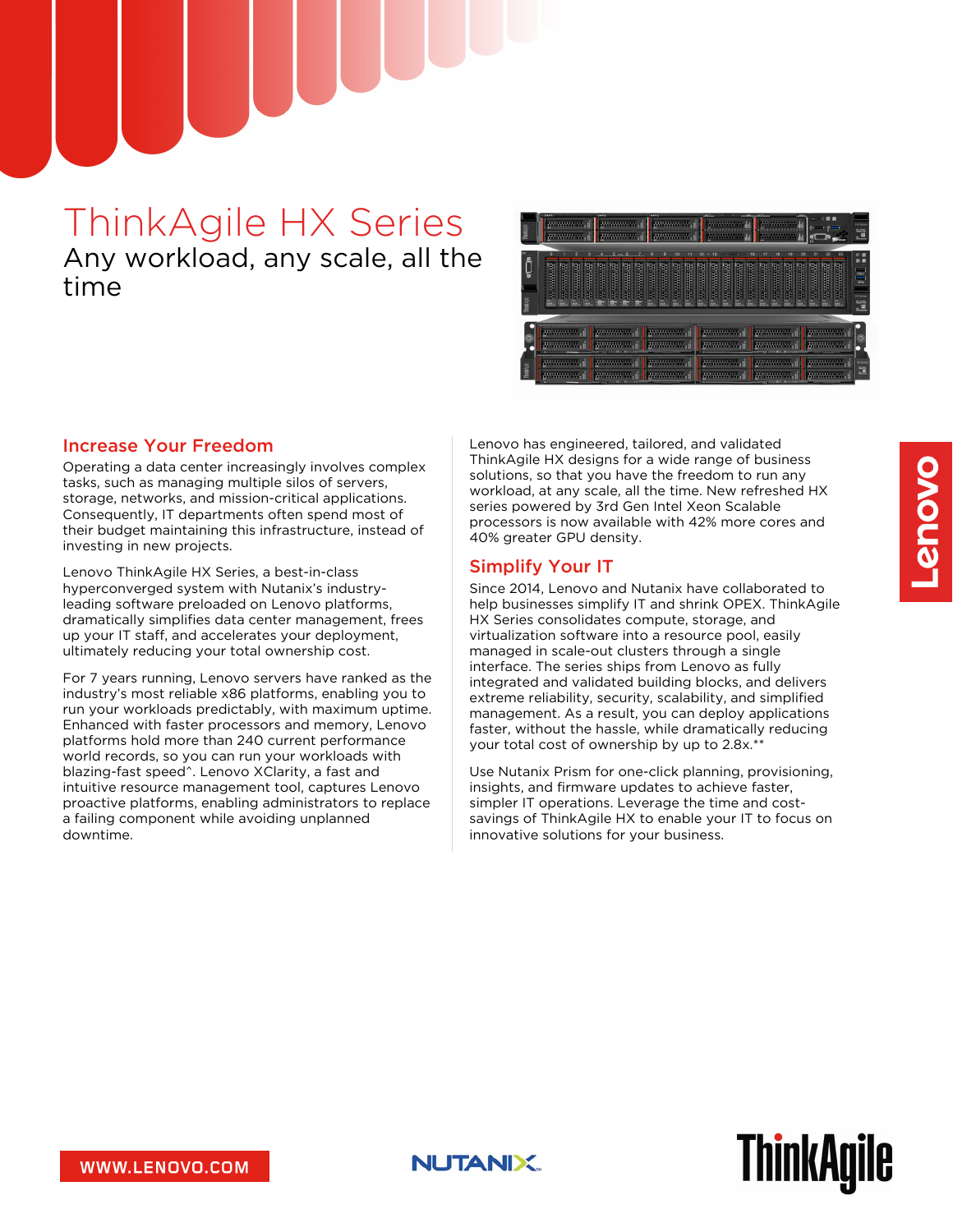### Enjoy a Transformative Experience

Lenovo ThinkAgile Advantage provides end-to-end life cycle management for a seamless, simple customer experience for planning, deployment, and maintenance, including a 24/7 Single Point of Support. ThinkAgile HX Series also includes the option of shipping from Lenovo's factory in a rack, along with any combination of ThinkSystem servers, storage, and networking, which facilitates quick deployment of solutions based on validated HX reference architectures.

Now enhanced with even faster processors and memory, Lenovo platforms hold the highest number of performance world records so you can run your workloads at blazing-fast speed for accelerated outcomes. ThinkAgile HX Series models are optimized for a broad set of virtualized workloads for on premises or in the cloud, including ROBO, office applications, analytics, and in-memory databases. Deploy your HCI clusters rapidly and confidently with Lenovo.

### ThinkAgile HX 1000 Series Appliance - Intel

The 1U 1-node ThinkAgile HX 1000 Series appliance is engineered for light-to-medium workloads (business applications and VDI), optimized for remote office/branch office (ROBO) environments.

#### Specifications

| Model                          | HX1330 appliance, 1U form factor<br>HX1320 appliance, 1U form factor                                                                          |                                                                                                        |  |
|--------------------------------|-----------------------------------------------------------------------------------------------------------------------------------------------|--------------------------------------------------------------------------------------------------------|--|
| Target Audience                | Remote Office/Branch Office (ROBO)                                                                                                            |                                                                                                        |  |
| Processor                      | 1x 3rd Gen Intel® Xeon® Silver, Gold, or<br>Platinum processor, up to 270W                                                                    | 1x 2nd Gen Intel® Xeon® Silver, Gold, or<br>Platinum processor, up to 205W                             |  |
| Memory                         | 64GB - 2TB                                                                                                                                    | 64GB - 384GB                                                                                           |  |
| Drive Bays                     | $4x$ 3.5" + 2x 2.5" (Optional)                                                                                                                | $4x$ 3.5"                                                                                              |  |
| SSD Options (Hybrid Config)    | 2x 1.6 TB, 1.92TB, 3.84TB, 7.68TB                                                                                                             | 2x 480GB, 800GB, 960GB, 1.92TB, 3.84TB,<br>7.68TB                                                      |  |
| HDD Options (Hybrid Config)    | 2x or 4x 4TB, 6TB, 8TB, 10TB, 12TB, 16TB                                                                                                      | 2x 4TB, 6TB, 8TB, 10TB, 12TB, 16TB                                                                     |  |
| SSD Options (All-Flash Config) | 2x, 4x or 6x 1.6TB, 1.92TB, 3.84TB, 7.68TB                                                                                                    | 2x or 4x 480GB, 800GB, 960GB, 1.6TB,<br>1.92TB, 3.84TB, 7.68TB                                         |  |
| GPU                            | 0-1x single wide                                                                                                                              | Not supported                                                                                          |  |
| 10GBASE-T/10GbE SFP+ Ports     | $2 - 6*$                                                                                                                                      | $2 - 6$                                                                                                |  |
| 25GbE SFP28 Ports              | $O - 4$                                                                                                                                       | $O - 4$                                                                                                |  |
| <b>Hypervisors Supported</b>   | Nutanix Acropolis Hypervisor (preloaded),<br>VMware ESXi (optional preload)                                                                   | Nutanix Acropolis Hypervisor (preloaded),<br>VMware ESXi (optional preload), Microsoft<br>Hyper-V 2016 |  |
| <b>Systems Management</b>      | Hardware management via Lenovo XClarity<br>Software management through Nutanix Prism<br>Firmware upgrade via Nutanix Life Cycle Manager (LCM) |                                                                                                        |  |
| <b>License Options</b>         | Nutanix Starter, Pro and Ultimate Licenses                                                                                                    |                                                                                                        |  |
| Deployment Services            | Lenovo Professional Deployment services available                                                                                             |                                                                                                        |  |
| <b>Warranty Support</b>        | Lenovo 3-year, 4-year, or 5-year limited hardware warranty, ThinkAgile Advantage Single<br>Point of Support where available                   |                                                                                                        |  |

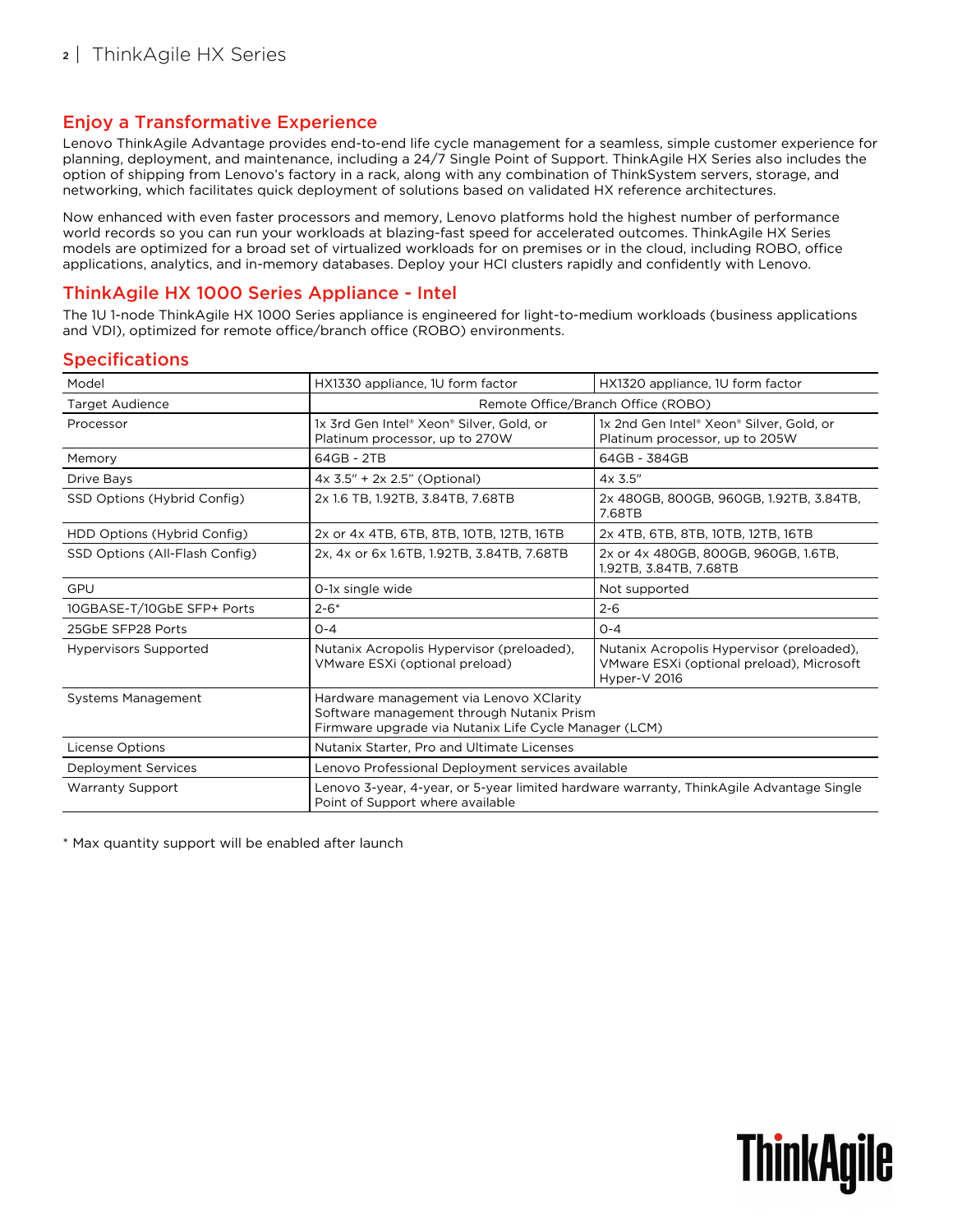## ThinkAgile HX 2000 Series Appliance - Intel

ThinkAgile HX 2000 Series appliances are available in 1U 1-node form factors, optimized for small and medium businesses (SMBs).

### Specifications

| Model                          | HX2330 appliance, 1U form factor                                                                                                              | HX2320 appliance, 1U form factor                                                                       |  |
|--------------------------------|-----------------------------------------------------------------------------------------------------------------------------------------------|--------------------------------------------------------------------------------------------------------|--|
| <b>Target Audience</b>         | <b>Small and Medium Businesses</b>                                                                                                            |                                                                                                        |  |
| Processor                      | 2x 3rd Gen Intel® Xeon® Silver, Gold, or<br>Platinum processor, up to 270W                                                                    | 2x 2nd Gen Intel® Xeon® Silver, Gold, or<br>Platinum processor, up to 205W                             |  |
| Memory                         | 64GB - 4TB                                                                                                                                    | 96GB - 1.5TB                                                                                           |  |
| <b>Drive Bays</b>              | 4x 3.5" + 2x 2.5" (Optional)                                                                                                                  | $4x$ 3.5"                                                                                              |  |
| SSD Options (Hybrid Config)    | 2x 1.92TB, 3.84TB, 7.68TB                                                                                                                     | 2x 480GB, 800GB, 960GB, 1.6TB, 1.92TB,<br>3.84TB                                                       |  |
| HDD Options (Hybrid Config)    | 2x or 4x 4TB, 6TB, 8TB, 10TB, 12TB, 16TB                                                                                                      | 0-2x 1TB, 2TB, 4TB, 6TB, 8TB, 10TB, 12TB,<br>16TB                                                      |  |
| SSD Options (All-Flash Config) | 2x, 4x or 6x 1.6TB, 1.92TB, 3.84TB, 7.68TB                                                                                                    | 2x or 4x 480GB, 800GB, 960GB, 1.6TB,<br>1.92TB, 3.84TB                                                 |  |
| GPU                            | 0-2x single wide                                                                                                                              | Not supported                                                                                          |  |
| 10GBASE-T/10GbE SFP+ Ports     | $2 - 6$                                                                                                                                       | $2 - 8$                                                                                                |  |
| 25GbE SFP28 Ports              | $0 - 6*$                                                                                                                                      | $O - 6$                                                                                                |  |
| <b>Hypervisors Supported</b>   | Nutanix Acropolis Hypervisor (preloaded),<br>VMware ESXi (optional preload)                                                                   | Nutanix Acropolis Hypervisor (preloaded),<br>VMware ESXi (optional preload), Microsoft<br>Hyper-V 2016 |  |
| <b>Systems Management</b>      | Hardware management via Lenovo XClarity<br>Software management through Nutanix Prism<br>Firmware upgrade via Nutanix Life Cycle Manager (LCM) |                                                                                                        |  |
| <b>License Options</b>         | Nutanix Starter, Pro, or Ultimate                                                                                                             |                                                                                                        |  |
| Deployment Services            | Lenovo Professional Deployment services available                                                                                             |                                                                                                        |  |
| <b>Warranty Support</b>        | Lenovo 3-year, 4-year, or 5-year limited hardware warranty; ThinkAgile Advantage Single<br>Point of Support where available                   |                                                                                                        |  |

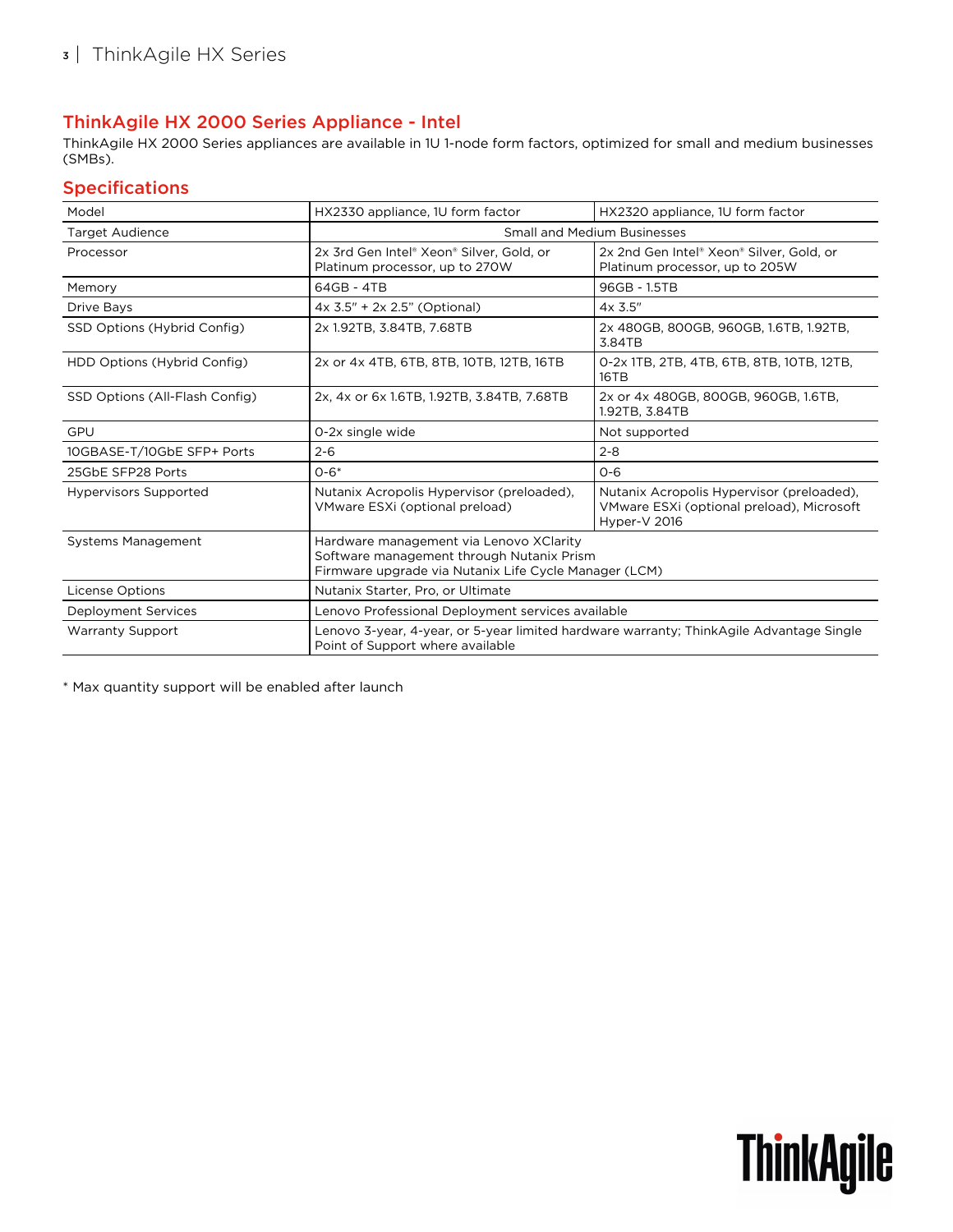### ThinkAgile HX 3000 Series Appliance - AMD

The ThinkAgile HX 3000 Series appliance, featuring the latest AMD EPYC processors, is available in a rack-dense 1U 1 node form-factor. It is packed with high memory and core density, making it perfect for virtual desktop infrastructure (VDI) and general virtualization workloads (business applications).

### Specifications

| Model                              | HX3375 appliance, 1U form factor                                                                                                              |
|------------------------------------|-----------------------------------------------------------------------------------------------------------------------------------------------|
| Workloads                          | General Virtualization and Virtual Desktop Infrastructure (VDI)                                                                               |
| Processors                         | 1x or 2x AMD EPYC™ 7002 / 7003 Series Processors, up to 64 cores, 240W                                                                        |
| Memory                             | 64GB - 4TB                                                                                                                                    |
| Drive Bays                         | Up to 12x 2.5-inch drives<br>Up to 4x NVMe drives (requires 2 CPUs)                                                                           |
| SSD Options (Hybrid Config)        | 2x-4x 800GB, 960GB, 1.6TB, 1.92TB, 3.84TB, 7.68TB                                                                                             |
| HDD Options (Hybrid Config)        | 4x-10x 1TB, 2TB, 2.4TB                                                                                                                        |
| SSD Options (All-Flash Config)     | 4x-12x 800GB, 960GB, 1.6TB, 1.92TB, 3.84TB, 7.68TB                                                                                            |
| NVMe Options (All-Flash<br>Config) | 0, 2, or 4x 1.6TB, 3.2TB, 3.84TB, 6.4TB                                                                                                       |
| <b>GPU Options</b>                 | 0-2x single wide                                                                                                                              |
| 10/25GbE SFP28 Ports               | $O - 6$                                                                                                                                       |
| <b>Hypervisors Supported</b>       | Nutanix Acropolis Hypervisor (preloaded), VMware ESXi (optional preload)                                                                      |
| Systems Management                 | Hardware management via Lenovo XClarity<br>Software management through Nutanix Prism<br>Firmware upgrade via Nutanix Life Cycle Manager (LCM) |
| <b>Warranty Support</b>            | Lenovo 3-year, 4-year, or 5-year limited hardware warranty                                                                                    |

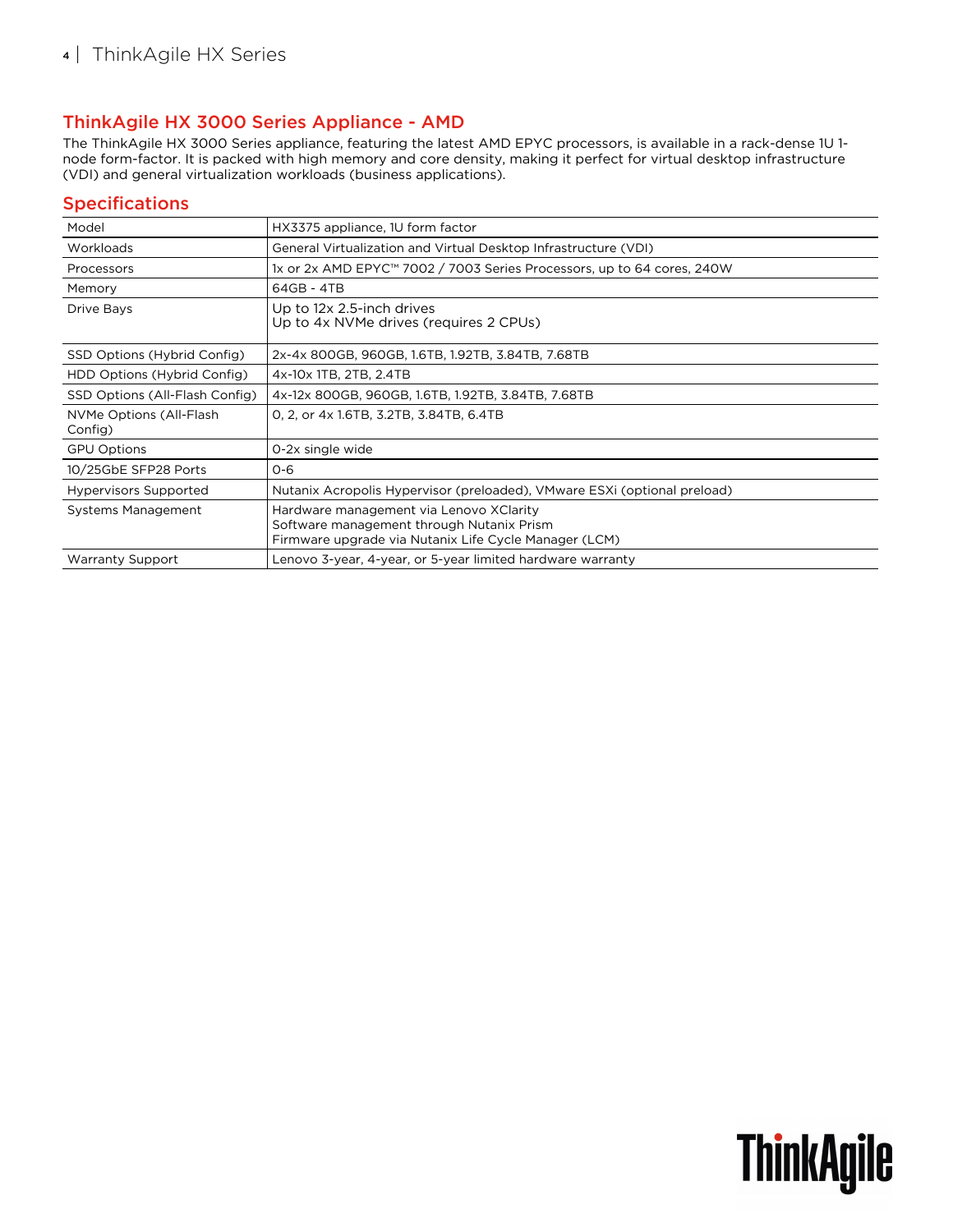### ThinkAgile HX 3000 Series Appliance - Intel

ThinkAgile HX 3000 Series appliances featuring the latest Intel Xeon Scalable processors are available in 1U 1-node, 2U 1 node, and 2U 4-node form factors. These appliances are engineered for compute-heavy workloads (business applications and VDI) and offer rack-dense and GPU (-G) models.

### Specifications

| Model                                                    | HX3330 (+ SAP HANA)                                                                                                                           | <b>HX3320 (+ SAP HANA)</b>                                                                          | HX3520-G                                                                    | HX3720                                                                      |
|----------------------------------------------------------|-----------------------------------------------------------------------------------------------------------------------------------------------|-----------------------------------------------------------------------------------------------------|-----------------------------------------------------------------------------|-----------------------------------------------------------------------------|
| Workloads                                                |                                                                                                                                               | General virtualization and VDI                                                                      |                                                                             |                                                                             |
| Form Factor                                              | 1U                                                                                                                                            | 1U                                                                                                  | 2U                                                                          | 2U 4-node                                                                   |
| Processor                                                | 2x 3rd Gen Intel® Xeon®<br>Silver, Gold, or Platinum<br>processor, up to 250W                                                                 | 2x 2nd Gen Intel® Xeon®<br>Silver, Gold, or Platinum<br>processor, up to 205W                       | 2x 2nd Gen Intel Xeon<br>Silver, Gold, or Platinum<br>processor, up to 165W | 2x 2nd Gen Intel Xeon<br>Silver, Gold, or Platinum<br>processor, up to 140W |
| Memory                                                   | 64GB - 4TB                                                                                                                                    | 128GB - 3TB                                                                                         | 128GB - 1.5TB                                                               | 192GB - 768GB                                                               |
| Drive Bays                                               | 10x-12x 2.5"                                                                                                                                  | 10x-12x 2.5"                                                                                        | 8x-16x 2.5"                                                                 | 6x 2.5"                                                                     |
| <b>SSD Options</b><br>(Hybrid<br>Configs)                | 2x-4x 1.6TB, 1.92TB, 3.84TB,<br>7.68TB                                                                                                        | 2x-4x 480GB, 800GB,<br>960GB 1.6TB, 1.92TB,<br>3.84TB, 7.68TB                                       | 2x-4x 480GB, 1.6TB,<br>1.92TB, 3.84TB, 7.68TB                               | 2x 480GB, 800GB, 960GB,<br>1.6TB, 1.92TB, 3.84TB,<br>7.68TB                 |
| <b>HDD</b><br>Options<br>(Hybrid<br>Configs)             | 4-10x 1TB, 2TB, 2.4TB                                                                                                                         | 4-10x 1TB, 2TB, 2.4TB                                                                               | 6-14x 1TB, 2TB, 2.4TB                                                       | 4x 1TB, 2TB, 2.4TB                                                          |
| <b>SSD Options</b><br>(All-Flash<br>Configs)             | 2x-12x 1.6TB, 1.92TB, 3.84TB,<br>7.68TB                                                                                                       | 2x-12x 480GB, 800GB,<br>960GB, 1.6TB, 1.92TB,<br>3.84TB, 7.68TB                                     | 2x-16x 480GB, 800GB,<br>960GB, 1.6TB, 1.92TB,<br>3.84TB, 7.68TB             | 2x-6x 480GB, 800GB,<br>960GB, 1.6TB, 1.92TB,<br>3.84TB, 7.68TB              |
| <b>NVMe</b><br><b>Options (All-</b><br>Flash<br>Configs) | 2x, 10x, 12x 1.6TB, 3.2TB,<br>3.84TB, 6.4TB, 7.68TB                                                                                           | 0, 2, or 4x 1.6TB,<br>3.2TB, 3.84TB, 6.4TB                                                          | None                                                                        | None                                                                        |
| <b>GPU Options</b>                                       | 0-2x single wide                                                                                                                              | None                                                                                                | 0-2x NVIDIA P40, V100,<br>M60, M10; 0-5x NVIDIA T4                          | None                                                                        |
| 10GBASE-<br>T/10GbE<br>SFP+ Ports                        | $0 - 6 *$                                                                                                                                     | $2 - 10$                                                                                            | $2 - 10$                                                                    | $2 - 4$                                                                     |
| 25GbE<br>SFP28 Ports                                     | $0 - 6 *$                                                                                                                                     | $O - 6$                                                                                             | $O - 6$                                                                     | $O - 2$                                                                     |
| <b>Hypervisors</b><br>Supported                          | Nutanix Acropolis Hypervisor<br>(preloaded), VMware ESXi<br>(optional preload)                                                                | Nutanix Acropolis Hypervisor (preloaded), VMware ESXi (optional preload), Microsoft<br>Hyper-V 2016 |                                                                             |                                                                             |
| Systems<br>Management                                    | Hardware management via Lenovo XClarity<br>Software management through Nutanix Prism<br>Firmware upgrade via Nutanix Life Cycle Manager (LCM) |                                                                                                     |                                                                             |                                                                             |
| License<br>Options                                       | Nutanix Starter, Pro and Ultimate Licenses                                                                                                    |                                                                                                     |                                                                             |                                                                             |
| Deployment<br>Services                                   | Lenovo Professional Deployment services available                                                                                             |                                                                                                     |                                                                             |                                                                             |
| Warranty<br>Support                                      | Lenovo 3-year, 4-year, or 5-year limited hardware warranty, ThinkAgile Advantage Single Point of Support where<br>available                   |                                                                                                     |                                                                             |                                                                             |

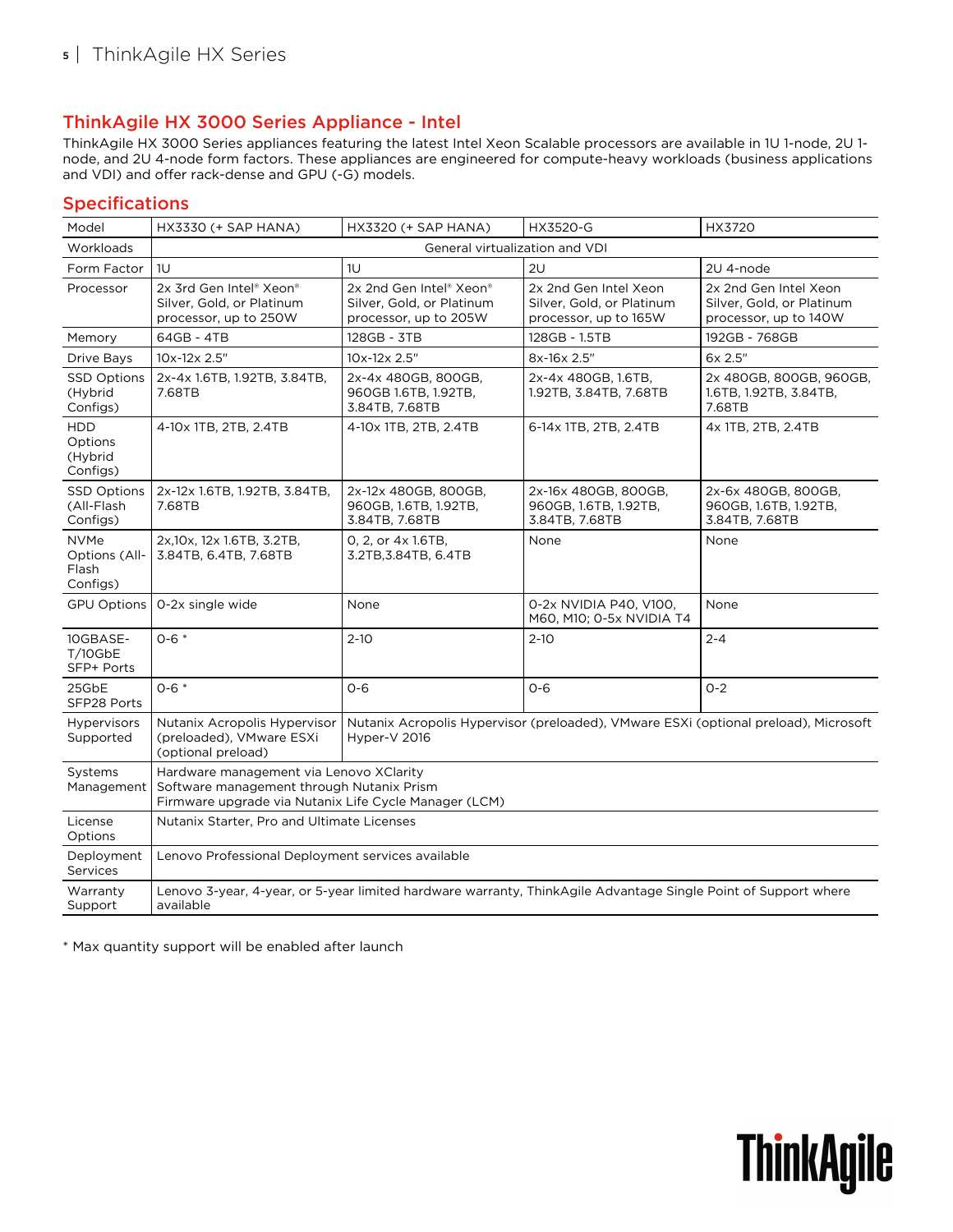### ThinkAgile HX 5000 Series Appliances - Intel

The 2U 1-node ThinkAgile HX 5000 Series appliances are engineered for storage-heavy workloads (Big Data and enterprise applications) and offer a high-capacity model. The 2U and 4U 1-node ThinkAgile HX 7000 Series appliances are engineered for high-performance and mission-critical workloads (enterprise applications and in-memory databases (such as SAP HANA) and optimized for I/O intensive operation.

### **Specifications**

| Model                           | <b>HX5530</b>                                                                                                                                 | <b>HX5520</b>                                                                                          |  |
|---------------------------------|-----------------------------------------------------------------------------------------------------------------------------------------------|--------------------------------------------------------------------------------------------------------|--|
| Workloads                       | Big Data and High Capacity                                                                                                                    |                                                                                                        |  |
| Form Factor                     | 2U                                                                                                                                            | 2U                                                                                                     |  |
| Processor                       | 2x 3rd Gen Intel® Xeon® Silver, Gold, or<br>Platinum processor, up to 220W                                                                    | 2x 2nd Gen Intel® Xeon® Silver, Gold, or<br>Platinum processor, up to 165W                             |  |
| Memory                          | 64GB - 4TB                                                                                                                                    | 128GB - 3TB                                                                                            |  |
| Drive Bays                      | $12x$ 3.5" + 4x 2.5" (optional)                                                                                                               | 12x or 14x 3.5"                                                                                        |  |
| SSD Options (Hybrid Config)     | 2x-6x, 1.6TB, 1.92TB, 3.84TB, 7.68TB                                                                                                          | 2x-6x 480GB, 800GB, 960GB, 1.92TB,<br>3.84TB, 7.68TB                                                   |  |
| HDD Options (Hybrid Config)     | 6x-12x 4TB, 6TB 6x-10x 8TB 8x 10TB, 12TB,<br>16TB                                                                                             | 6x-12x 4TB, 6TB 6x-10x 8T 8x 10TB, 12TB,<br>16TB                                                       |  |
| SSD Options (All-Flash Config)  | 2x-16x 1.6TB, 1.92TB, 3.84TB, 7.68TB                                                                                                          | 6x-14x 480GB, 800GB, 960GB, 1.6TB,<br>1.92TB, 3.84TB, 7.68TB                                           |  |
| NVMe Options (All-Flash Config) | None                                                                                                                                          | None                                                                                                   |  |
| <b>GPU Options</b>              | 0 - 6x single wide or 2x double wide                                                                                                          | Not supported                                                                                          |  |
| 10GBASE-T/10GbE SFP+ Ports      | $0-10*$                                                                                                                                       | $2 - 10$                                                                                               |  |
| 25GbE SFP28 Ports               | $0-16*$                                                                                                                                       | $O - 8$                                                                                                |  |
| <b>Hypervisors Supported</b>    | Nutanix Acropolis Hypervisor (preloaded),<br>VMware ESXi (optional preload)                                                                   | Nutanix Acropolis Hypervisor (preloaded),<br>VMware ESXi (optional preload), Microsoft<br>Hyper-V 2016 |  |
| <b>Systems Management</b>       | Hardware management via Lenovo XClarity<br>Software management through Nutanix Prism<br>Firmware upgrade via Nutanix Life Cycle Manager (LCM) |                                                                                                        |  |
| <b>License Options</b>          | Nutanix Starter, Pro and Ultimate Licenses                                                                                                    |                                                                                                        |  |
| <b>Deployment Services</b>      | Lenovo Professional Deployment services available                                                                                             |                                                                                                        |  |
| <b>Warranty Support</b>         | Lenovo 3-year, 4-year, or 5-year limited hardware warranty, ThinkAgile Advantage Single<br>Point of Support where available                   |                                                                                                        |  |

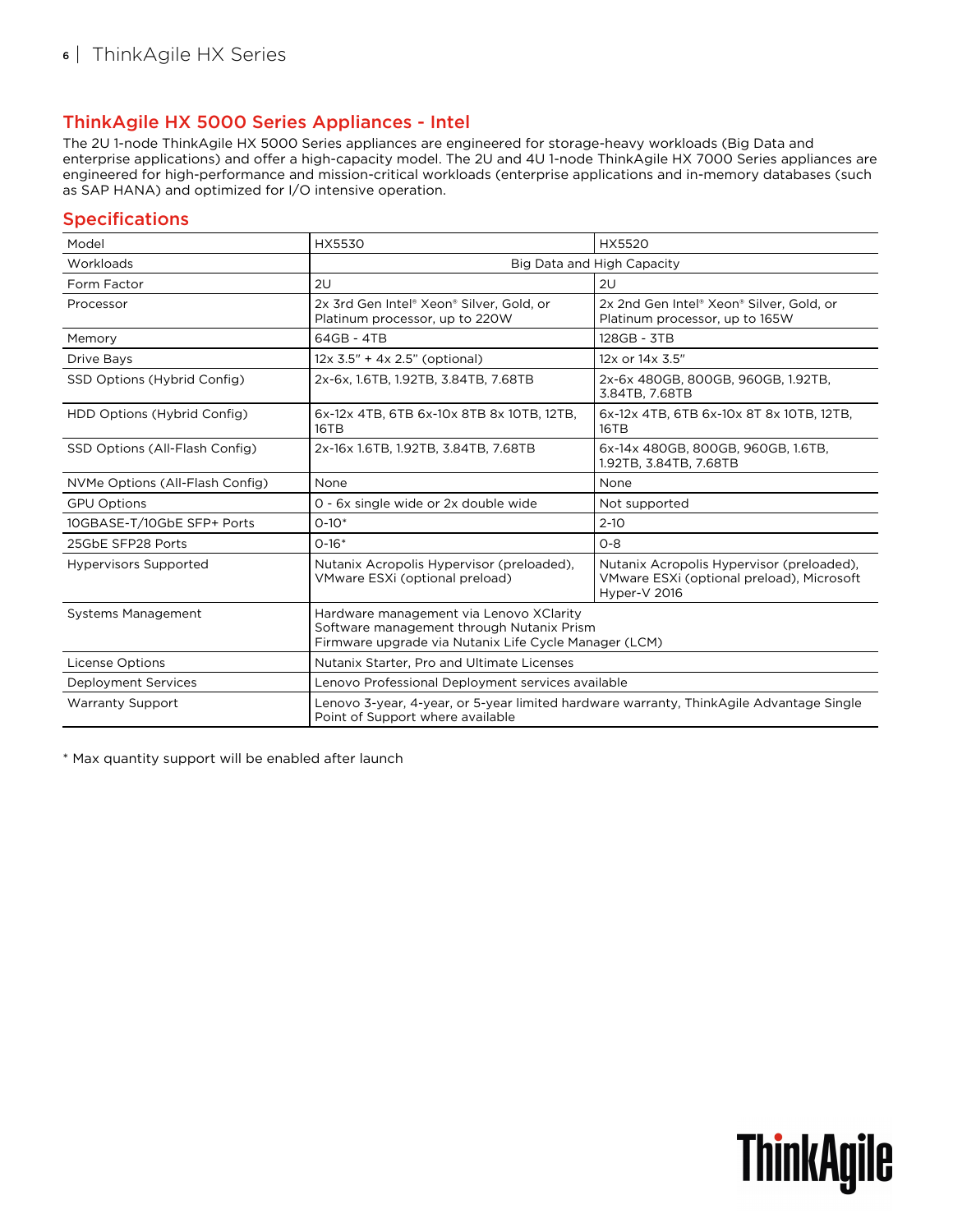## ThinkAgile HX 7000 Series Appliances - Intel

The 2U and 4U 1-node ThinkAgile HX 7000 Series appliances are engineered for high-performance and mission-critical workloads (enterprise applications and in-memory databases (such as SAP HANA) and optimized for I/O intensive operation.

#### Specifications

| Model                                        | HX7530 (+ SAP HANA)                                                                                                                           | HX7520 (+ SAP HANA)                                                                                 | HX7820 (+ SAP HANA)                                                      |
|----------------------------------------------|-----------------------------------------------------------------------------------------------------------------------------------------------|-----------------------------------------------------------------------------------------------------|--------------------------------------------------------------------------|
| Workloads                                    | <b>High Performance and Databases</b>                                                                                                         |                                                                                                     | <b>Mission-Critical Workloads</b>                                        |
| Form Factor                                  | 2U                                                                                                                                            | 2U                                                                                                  | 4U                                                                       |
| Processor                                    | 2x 3rd Gen Intel Xeon Silver, Gold, or<br>Platinum processor, up to 270W                                                                      | 2x 2nd Gen Intel Xeon Silver, Gold,<br>or Platinum processor, up to 205W                            | 4x 2nd Gen Intel Xeon Silver, Gold,<br>or Platinum processor, up to 205W |
| Memory                                       | 64GB - 4TB                                                                                                                                    | 192GB - 3TB                                                                                         | 384GB - 6TB                                                              |
| Drive Bays                                   | 24x 2.5"                                                                                                                                      | 24x 2.5"                                                                                            | 24x 2.5"                                                                 |
| <b>SSD Options</b><br>(Hybrid Config)        | 24x-8x 1.6TB, 1.92TB, 3.84TB, 7.68TB                                                                                                          | 4x-8x 480GB, 800GB, 960GB,<br>1.6TB, 1.92TB, 3.84TB, 7.68TB                                         | Up to 8x 480GB, 800GB, 960GB,<br>1.6TB, 1.92TB, 3.84TB, 7.68TB           |
| <b>HDD Options</b>                           | 8x-20x 1TB, 2TB, 2.4TB                                                                                                                        | 12x-20x 1TB, 2TB, 2.4TB                                                                             | Up to 20x 1TB, 2TB, or 2.4TB 2.5"                                        |
| <b>SSD Options</b><br>(All-Flash<br>Config)  | 4x-24x 1.6TB, 1.92TB, 3.84TB, 7.68TB                                                                                                          | 12x-24x 480GB, 800GB, 960GB,<br>1.6TB, 1.92TB, 3.84TB, 7.68TB                                       | Up to 24x 480GB, 800GB, 960GB,<br>1.6TB, 1.92TB, 3.84TB, 7.68TB          |
| <b>NVMe Options</b><br>(All-Flash<br>Config) | 0, 2x or 4x 1.6TB, 3.2TB, 6.4TB,<br>7.68TB                                                                                                    | 0, 2x or 4x 1.6TB, 3.2TB, 6.4TB                                                                     |                                                                          |
| GPU                                          | 0 - 7x single wide or 2x double wide                                                                                                          | Not supported                                                                                       | Not supported                                                            |
| 10GBASE-<br>T/10GbE SFP+<br>Ports            | $O-10*$                                                                                                                                       | $2 - 10$                                                                                            | $2 - 10$                                                                 |
| 25GbE SFP28<br>Ports                         | $O-16$                                                                                                                                        | $O - 8$                                                                                             | $O - 8$                                                                  |
| <b>Hypervisors</b><br>Supported              | Nutanix Acropolis Hypervisor<br>(preloaded), VMware ESXi (optional<br>preload)                                                                | Nutanix Acropolis Hypervisor (preloaded), VMware ESXi (optional<br>preload), Microsoft Hyper-V 2016 |                                                                          |
| Systems<br>Management                        | Hardware management via Lenovo XClarity<br>Software management through Nutanix Prism<br>Firmware upgrade via Nutanix Life Cycle Manager (LCM) |                                                                                                     |                                                                          |
| <b>License Options</b>                       | Nutanix Starter, Pro and Ultimate Licenses                                                                                                    |                                                                                                     |                                                                          |
| Deployment<br>Services                       | Lenovo Professional Deployment services available                                                                                             |                                                                                                     |                                                                          |
| Warranty<br>Support                          | Lenovo 3-year, 4-year, or 5-year limited hardware warranty, ThinkAgile Advantage Single Point of Support<br>where available                   |                                                                                                     |                                                                          |